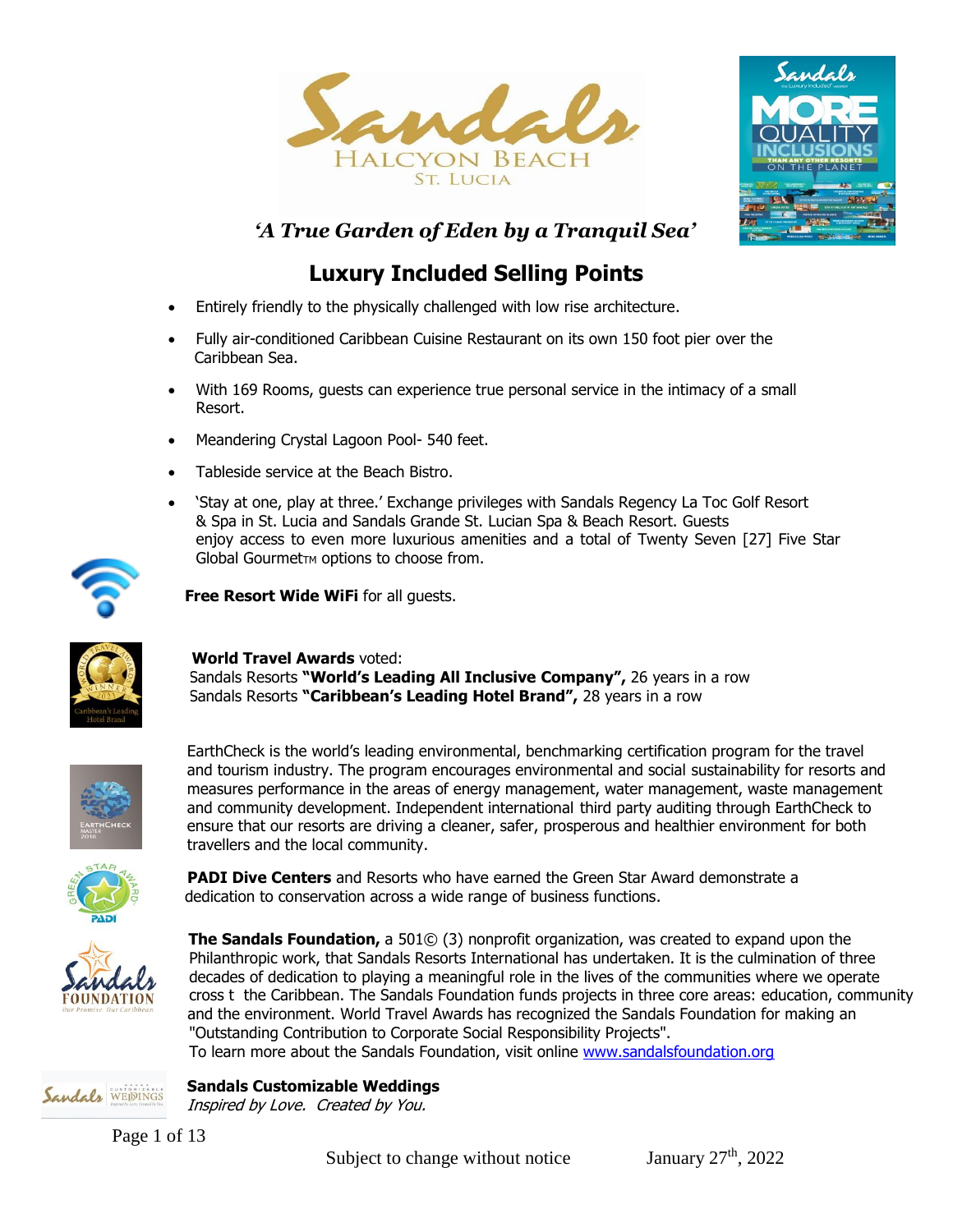# **FACT SHEET**

| <b>LOCATION:</b><br><b>ADDRESS:</b>                                                                                                                                                                                                     | Sandals Halcyon Beach St. Lucia is located in Choc Bay, just outside the<br>capital city of Castries, five [5] minutes from George F.L. Charles Airport<br>[SLU] and One [1] Hour, Fifteen [15] Minutes from Hewanorra<br>International Airport [UVF].<br>P.O. Box GM 910, Choc Bay<br>Castries LC02 501, St. Lucia, West Indies                                                                                                                                                                                                                                                                                                                                               |                                                                                                                                                                                                                     |
|-----------------------------------------------------------------------------------------------------------------------------------------------------------------------------------------------------------------------------------------|--------------------------------------------------------------------------------------------------------------------------------------------------------------------------------------------------------------------------------------------------------------------------------------------------------------------------------------------------------------------------------------------------------------------------------------------------------------------------------------------------------------------------------------------------------------------------------------------------------------------------------------------------------------------------------|---------------------------------------------------------------------------------------------------------------------------------------------------------------------------------------------------------------------|
|                                                                                                                                                                                                                                         | Phone: 758-453-0222<br>E-mail: shcmail@grp.sandals.com                                                                                                                                                                                                                                                                                                                                                                                                                                                                                                                                                                                                                         | Website: www.sandals.com                                                                                                                                                                                            |
| <b>ACTING GENERAL</b><br><b>MANAGER:</b>                                                                                                                                                                                                | <b>Filius Laurent</b>                                                                                                                                                                                                                                                                                                                                                                                                                                                                                                                                                                                                                                                          | FLaurent@grp.sandals.com                                                                                                                                                                                            |
| <b>WEDDINGS MANAGER:</b>                                                                                                                                                                                                                | Nurcia Paul                                                                                                                                                                                                                                                                                                                                                                                                                                                                                                                                                                                                                                                                    | nurcia.paul@grp.sandals                                                                                                                                                                                             |
| Sandals Resorts Facebook: @sandalsresorts<br><b>Sandals Twitter: @sandalsresorts</b><br><b>Sandals Pinterest Account: Sandals Resorts</b><br><b>Sandals Instagram: @sandalsresorts</b><br><b>Sandals Google Plus:</b> + Sandals Resorts |                                                                                                                                                                                                                                                                                                                                                                                                                                                                                                                                                                                                                                                                                | https://www.facebook.com/sandalsresorts/<br>https://twitter.com/SandalsResorts<br>https://www.pinterest.com/sandalsresorts/<br>https://www.instagram.com/sandalsresorts/<br>https://plus.google.com/+SandalsResorts |
| <b>RESORT DESCRIPTION:</b>                                                                                                                                                                                                              | Sandals Halcyon Beach St. Lucia, the Ultimate Beach Resort, is made for<br>lovers. Hidden inside the naturally beautiful landscape of Saint Lucia lies<br>a secret garden filled with effervescent flowers, luscious palms and<br>serene waters, where couples come to escape and fall in love all over<br>again. A true beachfront resort, with the excitement of the Caribbean<br>and the quietness of a deserted island making it a 'Home away from<br>Home.' The Resort stretches along 1039 feet of white sand beach.<br>Rooms highlight true Caribbean architecture, all in 1 & 2 story buildings<br>amidst a kaleidoscope of colors from the secluded and lush gardens. |                                                                                                                                                                                                                     |
| <b>ACCOMMODATION:</b><br>All rooms include:                                                                                                                                                                                             | 169 Rooms, Ten [10] Room Categories, Twenty-two [22] - acres,<br>Air conditioning, amenity kit, hair dryer, telephone, ceiling fan, private<br>bath and shower, iPod docking station, cable TV., coffee & tea maker,<br>safe deposit box, iron and ironing board. All Guest Rooms boast<br>mahogany furnishing and tiled floors.<br><b>CLUB</b> SANDALS<br>CONCIERGE REDEFINED                                                                                                                                                                                                                                                                                                 |                                                                                                                                                                                                                     |
|                                                                                                                                                                                                                                         |                                                                                                                                                                                                                                                                                                                                                                                                                                                                                                                                                                                                                                                                                |                                                                                                                                                                                                                     |

- The Club Sandals Lounge is accessible 24 hours with the Club Sandals Concierge available between the hours of 8am – 10pm to assist with reservations for spas, excursions, restaurants and just about anything you need.
- Preferred Club Sandals Lounge check-in with chilled towel and champagne.
- Weekly hosted activities like a Cocktail party, a Martini Evening, Wine tasting, Snorkeling and exclusive Island Routes Tours.
- In Room/Suite and Lounge bars with scotch, vodka, rum, whisky, wine, beer, juices, sodas and water.
- Relax with a kindle in the Club Sandals Lounge, while enjoying mouthwatering culinary treats, an assortment of teas and world renowned Blue Mountain coffee, complimentary Wi-Fi suitable for e-mailing and browsing.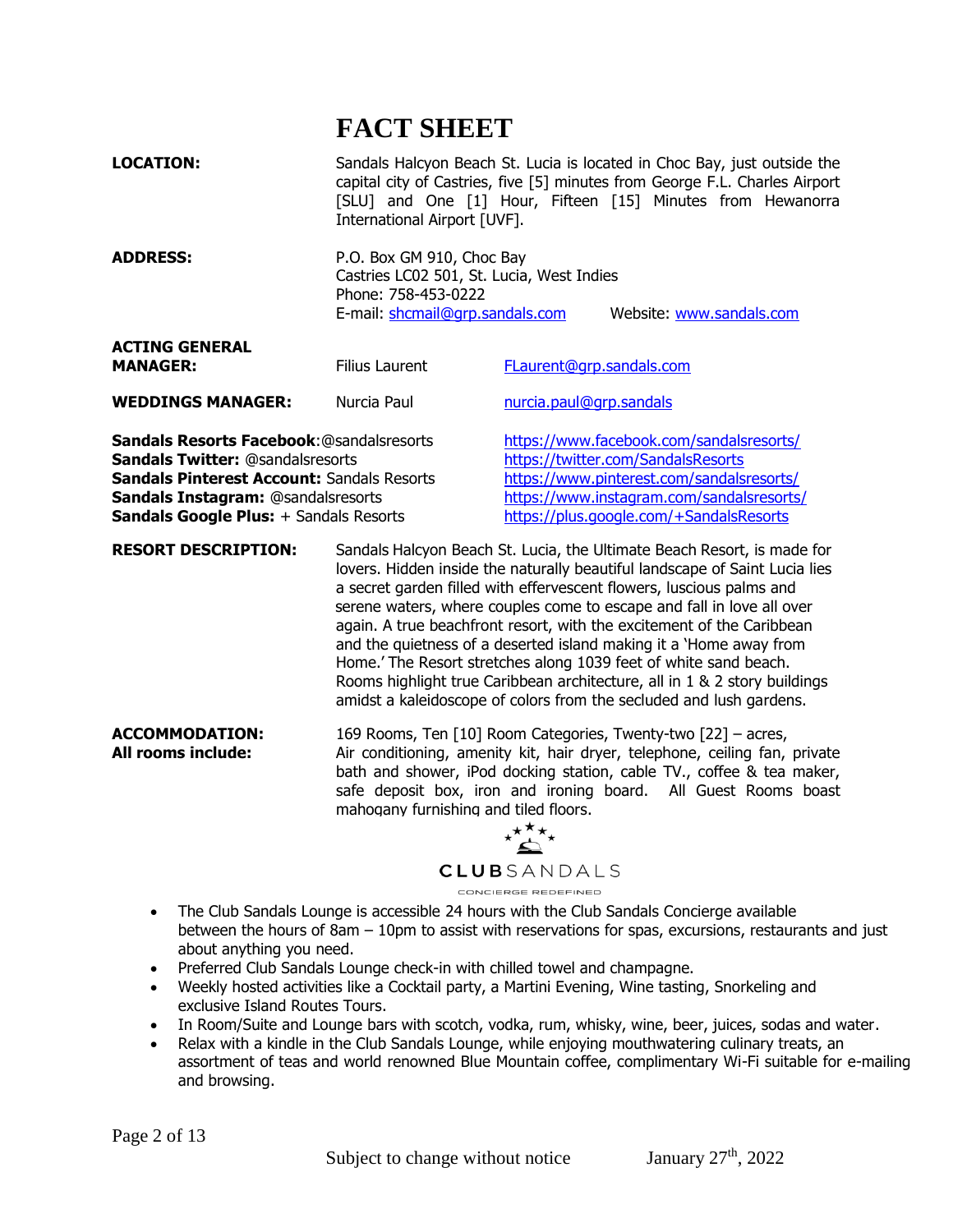

Your wish is our command. With the uncompromising attention of a personal butler trained to the highest standards by the Guild of Professional English Butlers, you will be pampered throughout your stay in extraordinary ways. From attending to your wardrobe, serving a glorious repast on your terrace…just to name a few…a Sandals Room, complete with your own personal butler, is the ultimate indulgence.

| <b>Category</b>                                                                                                                 | <b>Room Description</b>                                                                                                                                                                                                                                                                                                                                                                                                                                                                                                                                                                                                                                                                                                                                                                                                                                                                                                                                                                                                                                                                                             | <b>Location</b>                                                                                 |
|---------------------------------------------------------------------------------------------------------------------------------|---------------------------------------------------------------------------------------------------------------------------------------------------------------------------------------------------------------------------------------------------------------------------------------------------------------------------------------------------------------------------------------------------------------------------------------------------------------------------------------------------------------------------------------------------------------------------------------------------------------------------------------------------------------------------------------------------------------------------------------------------------------------------------------------------------------------------------------------------------------------------------------------------------------------------------------------------------------------------------------------------------------------------------------------------------------------------------------------------------------------|-------------------------------------------------------------------------------------------------|
| <b>Beachfront Crystal</b><br><b>Lagoon Swim-up</b><br>Butler Room w/<br><b>Patio Tranquility</b><br><b>Soaking Tub</b><br>[SBT] | This romantic Butler Elite escape is located just steps from one of St. Lucia's finest beaches.<br>Convenient swim-up access from your patio to the tranquil Crystal Lagoon pool provides the<br>perfect vantage point to observe striking views of the Caribbean Sea and lush tropical<br>landscape. If you prefer a more intimate experience, draw the privacy curtains on your patio<br>and relax in your own outdoor Tranquility Soaking TubTM made for two people in love.<br>Retreat indoors and you'll find an airy master bedroom complemented by the finest<br>contemporary hardwood furnishings, a plush king-size bed, large HD Smart TV as well as a<br>lavish spa-style bathroom showcasing a luxurious soaking tub, oversized walk-in shower as<br>well as a large double vanity featuring dual back-lit mirrors, his & hers sinks and mosaic tile<br>accents. Quench your thirst at a fully-stocked bar including top-shelf liguor, local beer, juices<br>and soft drinks or satiate your appetite by taking advantage of your 24-hour room service<br>and the services of your own personal butler. | <b>Beachfront Village</b><br>Ciceron Building<br>1st Floor                                      |
|                                                                                                                                 | LOVE NEST'<br>Views: Ocean                                                                                                                                                                                                                                                                                                                                                                                                                                                                                                                                                                                                                                                                                                                                                                                                                                                                                                                                                                                                                                                                                          |                                                                                                 |
| <b>Beachfront</b><br><b>Honeymoon Butler</b><br><b>Room w/Private</b><br><b>Pool Sanctuary</b><br>[1BP]                         | These vibrant beachfront rooms are newly built, located in the Micoud building, feature a<br>sparkling private plunge pool lined with shimmering mosaic tile, and are accented by a<br>soothing cascade water feature. The bedroom features a king-size bed, HD Smart TV, and<br>elegant custom crafted furnishings throughout. Enter the lavish bathroom through a sliding<br>barn style door and pamper yourself in spa like features such as a glass enclosed walk-in<br>shower, large trough sink, an oversized back-lit mirror, and custom vanity. Outside, the<br>spacious deck houses your very own private plunge pool and is fully equipped with chic<br>patio furniture and a pair of sun loungers to provide the perfect spot for private relaxation<br>or al fresco dining. Guests staying in these spectacular rooms will also enjoy the attentive<br>service of a personal butler and 24-hour room service.                                                                                                                                                                                           | <b>Caribbean Village</b><br>Micoud Building<br>$1st$ Floor                                      |
|                                                                                                                                 | LOVE NEST<br>Views: Ocean                                                                                                                                                                                                                                                                                                                                                                                                                                                                                                                                                                                                                                                                                                                                                                                                                                                                                                                                                                                                                                                                                           |                                                                                                 |
| <b>Honeymoon Butler</b><br><b>Room w/Private</b><br><b>Pool Sanctuary</b><br>[1P]                                               | These newly built, vibrant rooms are located on the garden level of the Gros Islet and<br>Dennery building and feature a sparkling private plunge pool lined with shimmering mosaic<br>tile, accented by a soothing cascade water feature. The bedroom features a king-size bed,<br>HD smart TV, and elegant custom crafted furnishings throughout. Enter the lavish bathroom<br>through a sliding barn style door and pamper yourself in spa like features such as a glass<br>enclosed walk-in shower, large trough sink, an oversized back-lit mirror, and custom vanity.<br>Outside, the spacious deck houses your very own private plunge pool and is fully equipped<br>with chic patio furniture and a pair of sun loungers to provide the perfect spot for private<br>relaxation or al fresco dining. Guests staying in these spectacular rooms will also enjoy the<br>attentive service of a personal butler and 24-hour room service.                                                                                                                                                                       | <b>Caribbean Village</b><br>Gros Islet and Dennery<br><b>Buildings</b><br>1 <sup>st</sup> Floor |
|                                                                                                                                 | Views: Gardens                                                                                                                                                                                                                                                                                                                                                                                                                                                                                                                                                                                                                                                                                                                                                                                                                                                                                                                                                                                                                                                                                                      |                                                                                                 |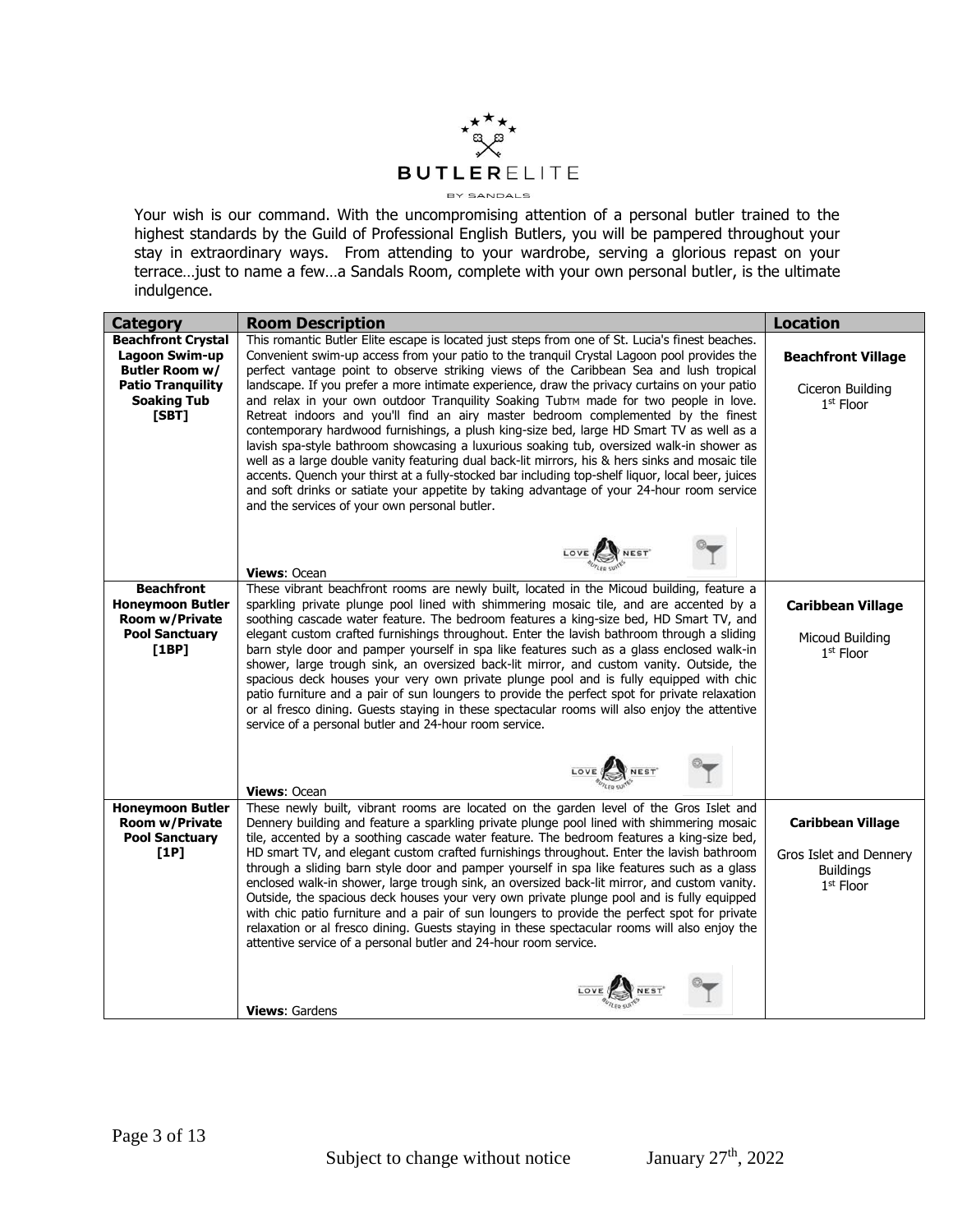| <b>Beachfront</b><br>Honeymoon<br><b>Walkout Club</b><br><b>Level Room</b><br>w/Patio<br><b>Tranguility</b><br><b>Soaking Tub</b><br>[WBT] | These newly renovated walkout beachfront rooms are located in the Marigot Building.<br>Savour the priceless modern luxury of the peaceful calm that defines Island life from your<br>Halcyon beachfront haven. The spacious rooms are appointed with modern hardwood<br>furniture, a king-sized bed, pitch pine vaulted ceilings, a large flat screen TV and a<br>fully-stocked bar including local beer, juices and soft drinks. The lavish spa-style bathroom<br>showcases a luxurious soaking tub, a glass-enclosed shower as well as a large double vanity<br>featuring dual back-lit mirrors, his & hers sinks adorned with mosaic tile. Outside, enjoy<br>views of the sea from the intimacy of your private patio equipped with a Tranquility Soaking<br>Tub for two with privacy curtains. As an exclusive Club Sandals room, a dedicated concierge<br>is available to handle any special requests and reservations, such as spa appointments.<br><b>Views: Ocean</b> | <b>Caribbean Village</b><br>Marigot Building<br>$1st$ Floor                                                                                                     |
|--------------------------------------------------------------------------------------------------------------------------------------------|-------------------------------------------------------------------------------------------------------------------------------------------------------------------------------------------------------------------------------------------------------------------------------------------------------------------------------------------------------------------------------------------------------------------------------------------------------------------------------------------------------------------------------------------------------------------------------------------------------------------------------------------------------------------------------------------------------------------------------------------------------------------------------------------------------------------------------------------------------------------------------------------------------------------------------------------------------------------------------|-----------------------------------------------------------------------------------------------------------------------------------------------------------------|
| <b>Beachfront Club</b><br><b>Level Walkout</b><br>Room w/Patio<br><b>Tranquility</b><br><b>Soaking Tub</b><br>[WGBT]                       | These newly renovated beachfront rooms are located on the first level of the Choisuel,<br>Laborie, Canaries and Castries Buildings. The natural beauty of Saint Lucia and the elegance<br>of modern luxury are embodied within this tranquil retreat. The spacious and alluring<br>quarters are appointed with modern hardwood and plush furnishings, art and accents. The<br>bedroom is equipped with a king-sized bed dressed in fine linens, and a large, flatscreen<br>Smart TV. The impeccably outfitted bathroom features a glass enclosed shower, backlit<br>mirror, and long vessel sink adorned with mosaic tile. Outside, enjoy views of the sea from<br>the intimacy of your private balcony equipped with a Tranquility Soaking Tub for two with<br>privacy curtains. As an exclusive Club Sandals room, a dedicated concierge is available to<br>handle any special requests and reservations, such as spa appointments.<br><b>Views: Ocean</b>                  | <b>Caribbean Village &amp;</b><br><b>Beachfront Village</b><br>Choiseul, Laborie,<br><b>Castries and Canaries</b><br><b>Buildings</b><br>$1st$ Floor            |
| <b>Oceanview Club</b><br>Level Room w/<br><b>Balcony</b><br><b>Tranquility</b><br><b>Soaking Tub</b><br>[OVT]                              | These newly renovated rooms are framed by ocean views on the second levels of the<br>Babboneu, Soufriere, or Vigie buildings. The natural beauty of Saint Lucia and the elegance<br>of modern luxury are embodied within this tranquil retreat. The spacious and alluring<br>quarters are appointed with modern hardwood and plush furnishings, art and accents. The<br>bedroom is equipped with a king-sized bed dressed in fine linens, and a large, flatscreen<br>Smart TV. The impeccably outfitted bathroom features a glass enclosed shower, backlit<br>mirror, and long vessel sink adorned with mosaic tile. Outside, enjoy views of the sea from<br>the intimacy of your private balcony equipped with a Tranquility Soaking Tub for two with<br>privacy curtains. As an exclusive Club Sandals room, a dedicated concierge is available to<br>handle any special requests and reservations, such as spa appointments.<br><b>Views: Ocean</b>                        | <b>Beachfront Village</b><br>Babonneu, Soufriere<br>and Vigie Building<br>2 <sup>nd</sup> Floor                                                                 |
| <b>Grand Luxe Club</b><br><b>Level Walkout</b><br>Room w/Patio<br><b>Tranquility</b><br><b>Soaking Tub</b><br>[WGLT]                       | These newly renovated Grande Luxe sanctuaries on the first levels of the Anse La Raye,<br>Rodney Bay, Babonneu, Soufriere, or Vigie buildings. The natural beauty of Saint Lucia and<br>the elegance of modern luxury are embodied within this tranquil retreat. The spacious and<br>alluring quarters are appointed with modern hardwood and plush furnishings, art and<br>accents. The bedroom is equipped with a king-sized bed dressed in fine linens, and a large,<br>flatscreen Smart TV. The impeccably outfitted bathroom features a glass enclosed shower,<br>backlit mirror, and long vessel sink adorned with mosaic tile. Outside, enjoy the intimacy of<br>your private patio equipped with a Tranquility Soaking Tub for two with privacy curtains. As<br>an exclusive Club Sandals room, a dedicated concierge is available to handle any special<br>requests and reservations, such as spa appointments.<br><b>Views: Gardens</b>                             | <b>Caribbean Village &amp;</b><br><b>Beachfront Village</b><br>Rodney Bay, Babonneu,<br>Soufriere, Vigie and<br>Anse La Raye<br><b>Buildings</b><br>$1st$ Floor |
| <b>Crystal Lagoon</b><br><b>Walkout Swim-up</b><br><b>Club Level</b><br>[WPL]                                                              | This newly renovated room is located on the ground level of the Mon Repus, Vieux Fort,<br>Praslin or Roseau buildings. Enter through your private walkout patio, just steps from a<br>serene Crystal Lagoon pool. The bedroom includes a king-size bed, Smart TV, an in-room<br>refrigerator stocked with spirits and wine. The bathroom features a large bathtub & shower<br>combination with elegant tile and bathroom fixtures. As an exclusive Club Sandals room, a<br>dedicated concierge is available to handle any special requests and reservations, such as<br>spa appointments.<br>Views: Pool, Gardens                                                                                                                                                                                                                                                                                                                                                             | <b>Honeymoon Hideaway</b><br><b>Village</b><br>Mon Repus, Vieux Fort,<br>Praslin and<br>Roseau Buildings<br>$1st$ Floor                                         |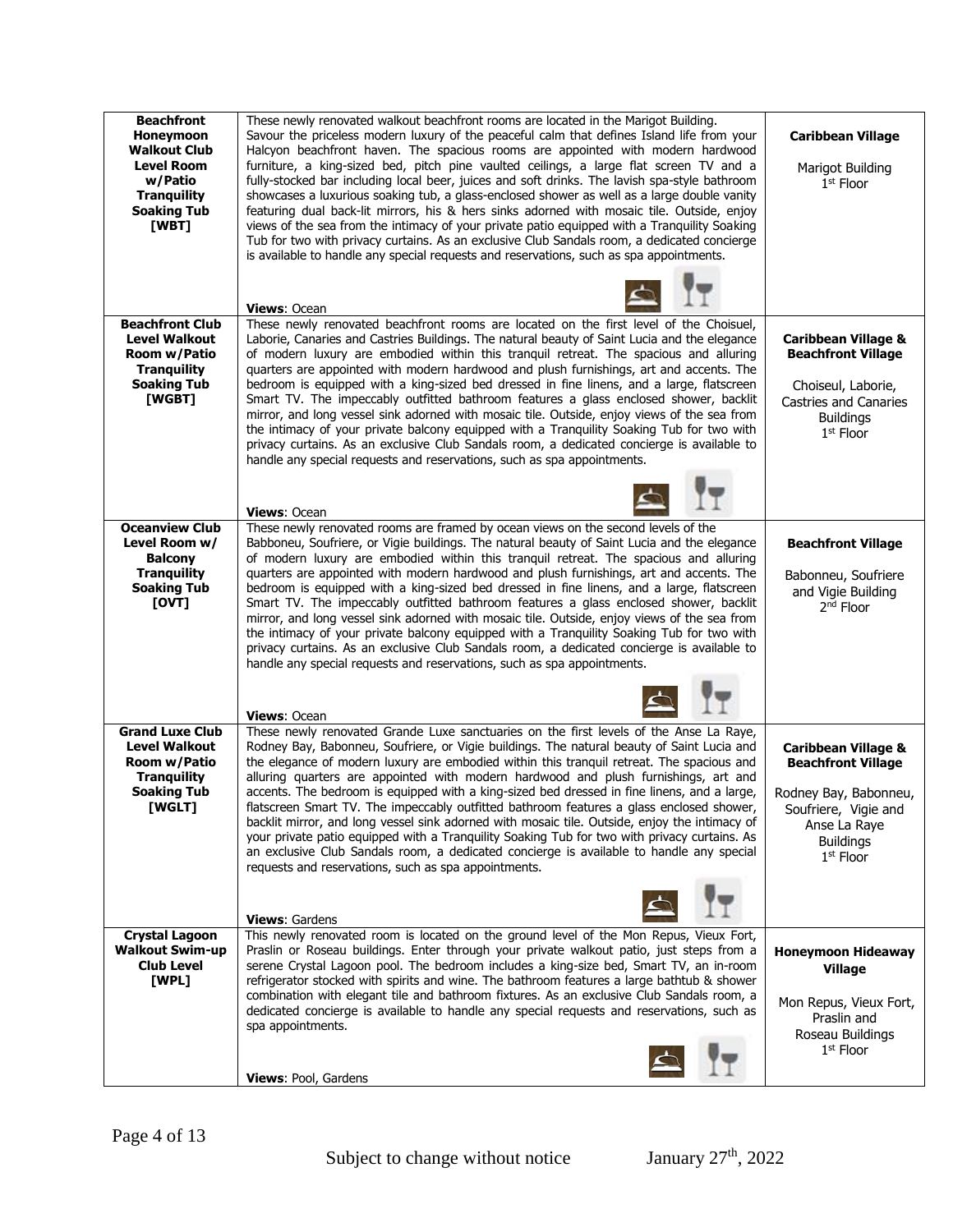| <b>Grand Luxe Club</b><br>Level Room w/<br><b>Balcony</b><br><b>Tranguility</b><br><b>Soaking Tub</b><br>[GLT] | These newly renovated Grande Luxe sanctuaries on the second levels of the Babonneu,<br>Soufriere, or Vigie buildings. The natural beauty of Saint Lucia and the elegance of modern<br>luxury are embodied within this tranquil retreat. The spacious and alluring quarters are<br>appointed with modern hardwood and plush furnishings, art and accents. The bedroom is<br>equipped with a king-sized bed dressed in fine linens, and a large, flatscreen Smart TV. The<br>impeccably outfitted bathroom features a glass enclosed shower, backlit mirror, and long<br>vessel sink adorned with mosaic tile. Outside, enjoy the intimacy of your private balcony<br>equipped with a Tranguility Soaking Tub for two with privacy curtains. As an exclusive Club<br>Sandals room, a dedicated concierge is available to handle any special requests and<br>reservations, such as spa appointments. | <b>Beachfront Village</b><br>Babonneu, Soufriere<br>and Vigie Buildings<br>$2nd$ Floor |
|----------------------------------------------------------------------------------------------------------------|---------------------------------------------------------------------------------------------------------------------------------------------------------------------------------------------------------------------------------------------------------------------------------------------------------------------------------------------------------------------------------------------------------------------------------------------------------------------------------------------------------------------------------------------------------------------------------------------------------------------------------------------------------------------------------------------------------------------------------------------------------------------------------------------------------------------------------------------------------------------------------------------------|----------------------------------------------------------------------------------------|
|                                                                                                                | <b>Views: Gardens</b>                                                                                                                                                                                                                                                                                                                                                                                                                                                                                                                                                                                                                                                                                                                                                                                                                                                                             |                                                                                        |
| <b>Crystal Lagoon</b><br><b>Poolside Luxury</b>                                                                | Located on the second level of the Mon Repus, Vieux Fort, Praslin or Roseau buildings.                                                                                                                                                                                                                                                                                                                                                                                                                                                                                                                                                                                                                                                                                                                                                                                                            | <b>Honeymoon Hideaway</b><br><b>Village</b>                                            |
| [PL]                                                                                                           | These romantic poolside rooms offer a relaxing setting from your private balcony. The<br>bedroom includes a king-size bed and Smart TV. The bathroom features a large bathtub &<br>shower combination with elegant tile and bathroom fixtures. For your refreshment, your<br>room includes Robert Mondavi Twin Oaks® varietal wines and a refrigerator stocked with<br>bottled water, juice, soda and local beer.<br>Views: Pool , Gardens                                                                                                                                                                                                                                                                                                                                                                                                                                                        | Mon Repus, Vieux-Fort,<br>Praslin and<br>Roseau<br><b>Buildings</b><br>$2nd$ Floor     |
|                                                                                                                |                                                                                                                                                                                                                                                                                                                                                                                                                                                                                                                                                                                                                                                                                                                                                                                                                                                                                                   |                                                                                        |
|                                                                                                                | <b>Butler Service</b>                                                                                                                                                                                                                                                                                                                                                                                                                                                                                                                                                                                                                                                                                                                                                                                                                                                                             |                                                                                        |
| $\Delta$                                                                                                       | Club Sandals [Suite Concierge Service redefined]                                                                                                                                                                                                                                                                                                                                                                                                                                                                                                                                                                                                                                                                                                                                                                                                                                                  |                                                                                        |
|                                                                                                                | In-Room Bar w/ Premium Liguors<br>This room boasts a fully stocked bar with juice, soda, water, sparkling wine, Robert Mondavi Twin Oaks®<br>wine, local beer and your selection of premium liguors, replenished as needed.                                                                                                                                                                                                                                                                                                                                                                                                                                                                                                                                                                                                                                                                       |                                                                                        |
|                                                                                                                | In-Room Bar w/ Select Liquors                                                                                                                                                                                                                                                                                                                                                                                                                                                                                                                                                                                                                                                                                                                                                                                                                                                                     |                                                                                        |



# **FIVE STAR GLOBAL GOURMET**TM**:**

Sandals Resorts create culinary experiences that take one on a global journey of delectable discovery. With numerous distinctive types of cuisine, one can discover sumptuous regional specialties, with each one delivering a new cultural flavor.

# **Dress Codes:**

**Resort Casual Attire**: - shorts or jeans, t-shirts or polo shirts. Swimwear must be covered. Shirts and footwear required.

**Resort Evening Attire**: - dress pants/trousers or jeans for men, long or short sleeve dress shirts (with or without collar). Dress shoes or elegant sandals. No shorts, t-shirts, sleeveless shirts, sneakers, flip flop or slippers. No hats or caps.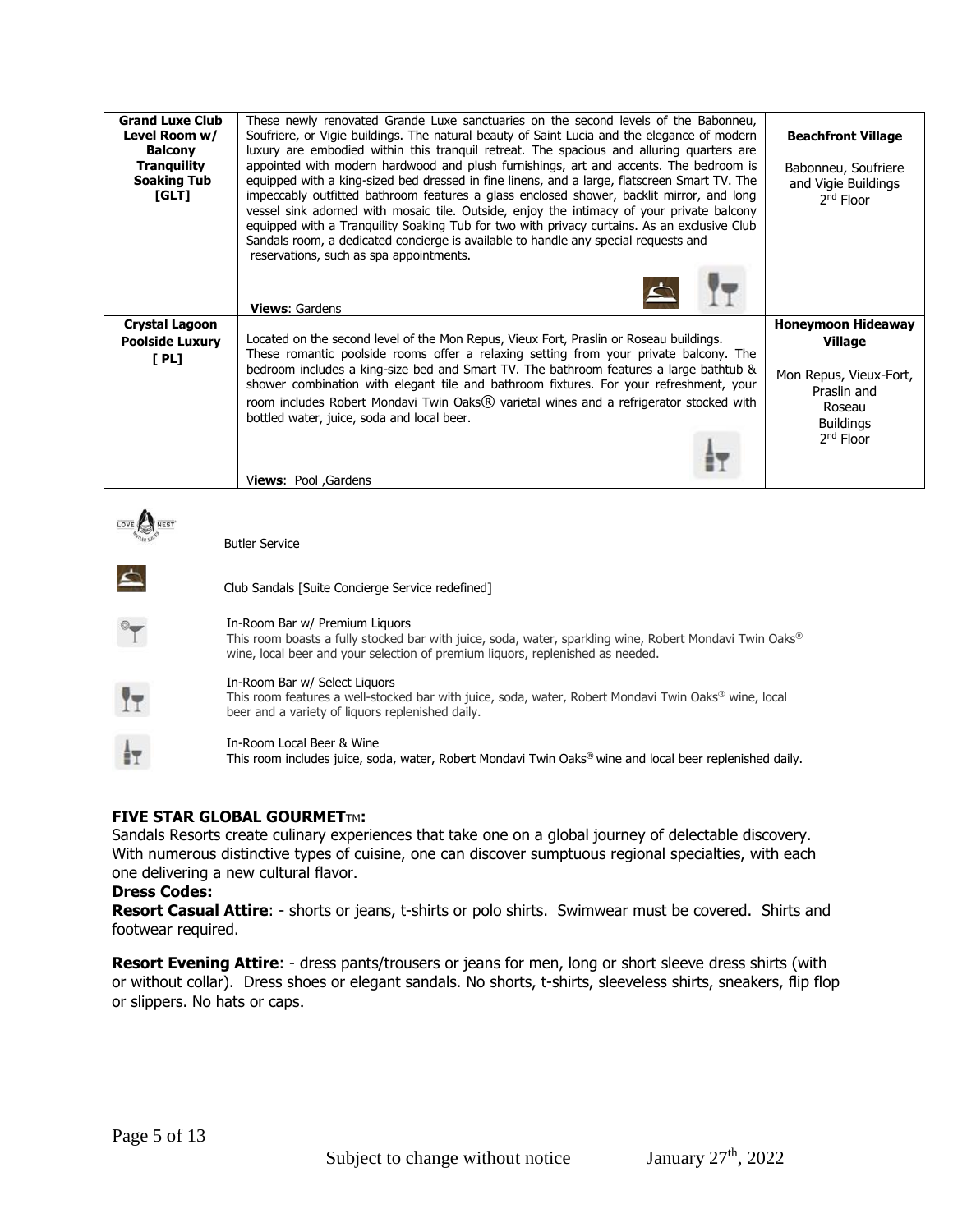# **There are six [6] restaurants available:**

# **Kelly's Dockside**

**Dinner: [Grilled Specialties] -** 5:30pm to 9:00pm [Closed on Mondays] Dramatically extending out over the ocean, Kelly's Dockside is renowned as the island's most impressive A la Carte dining experience. A spectacular setting unrivaled in the Caribbean Indoor Air conditioned. Non-smoking. Reservations required **Dress code:** Resort Evening Attire

# **Kimonos**

**Dinner: [Japanese Teppanyaki]** – 6:00pm to 8:45pm [Closed on Thursdays] Follow the tantalizing aroma of exotic spices and perfectly grilled delights from skillful chefs who entertain with tricks while cooking on an iron, flat surface grill in front of their guests' eyes. Indoor Air conditioned. Non-smoking. Reservations required **Dress code:** Resort Casual Attire

# **Mario's**

**Dinner: [Lombardia-Milan Cuisine] -** 6:00pm to 9:30pm [Closed on Fridays] Experience the most delicious flavors of Northern Italy (served A la Carte) in an elegant setting Indoor Air conditioned. Italian music and white glove service. Non-smoking. Reservations required **Dress Code:** Resort Evening Attire

## **Soy**

**Dinner: [Sushi] –** 6:00pm to 9:00pm [Closed on Thursdays]

Tucked away behind bamboo fronds and adorned with unique oriental décor, Sandals and Beaches® Resorts bring a taste of the Far East to the Caribbean. Named after Soy Sauce, a traditional ingredient in the art of Sushi, Soy offers exciting flavors and exotic sushi creations made to order. Indoor Air conditioned & out-door seating. Non-smoking. **Dress code:** Resort Casual Attire

# **The Bayside Restaurant**

**Breakfast:** Full Breakfast (buffet style with made to order items) from 7:30am - 10:30am Continental Breakfast from 10:30am – 11:00am **Lunch:** 12:30pm - 2:30pm **Dinner:** 6:00pm to 9:30pm Experience our A la Carte French Brasserie served indoors by candlelight or outdoors under the stars Smoking and non-smoking areas available **Dress code:** Resort Casual Attire

# **The Beach Bistro**

**Open:** 12:00pm – 7:00pm & 9:00pm – 12:00am Daily specials including: hotdogs, hamburgers, fries, chicken wings, salads, dessert

# **Room Service**

As at January  $1<sup>st</sup>$  2020, 24hr Room Service is available for quests in Butler categories of accommodation and 7am to 10:00pm for Club Level categories of accommodation.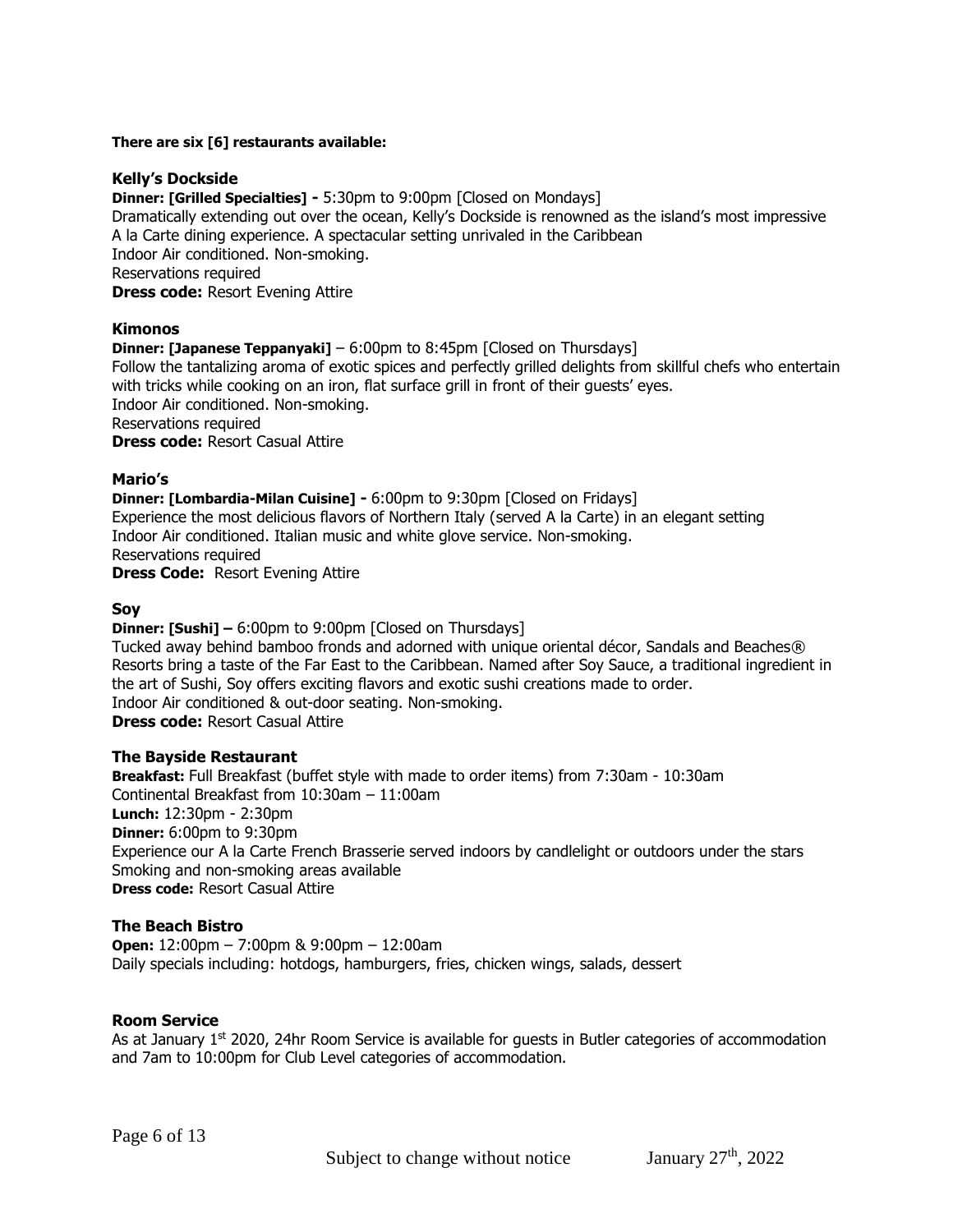# **Chocolate Buffet**

Fridays from 9:00pm at the Irie Bar.

# **BARS**

| Irie Bar/Main Bar    | $5:30$ pm – midnight                  |
|----------------------|---------------------------------------|
| Sunset Pool Bar      | $10:00$ am $-5:00$ pm                 |
| Paradise Pool Bar    | $10:30$ am $-5:00$ pm                 |
| Beach Bar            | $10:30$ am $-6:00$ pm                 |
| Kelly's Dockside Bar | 5:30pm - 9:30pm [Closed on Mondays]   |
| Kimonos Bar          | 6:00pm - 9:30pm [Closed on Thursdays] |
| The Mirage Bar       | $9:30$ pm $-1:00$ am                  |

# **WEEKLY EVENTS**

Manager's Welcome Cocktail Party – Mondays Sandals Select Cocktail & Dinner Party – Tuesdays

#### **ENTERTAINMENT**

Nightly entertainment with live shows. Island Romance - Sundays Sandals Live – Mondays Caribbean Carnival Beach Party – Tuesdays St. Lucia We Love - Wednesdays Country & Karaoke – Thursdays Love Hop – Fridays Reggae Night - Saturdays

#### **FITNESS CENTER**

Exercise in a group! Rather than jump on a machine, get your workout by moving to the beat of your Favorite songs. CERTIFIED and dedicated Fitness Professionals will lead you through a workout of a variety of movement combinations that exercise your muscles while you have fun in the sun at the same time. Our up-to-date classes are not intimidating and persons of ALL ages and fitness levels will enjoy our classes. Our Fitness facilities are fully air-conditioned and have state of the art equipment that is available 24/7. Our facility is also outfitted with our state of the art Life Fitness Equipment.

#### **GOLF**

Our Nine [9] hole, Par 33 golf course is located at Sandals Regency LaToc Golf Resort and Spa in Saint Lucia. Our shuttle will get you there in approximately fifteen [15] minutes. Green fees & transfers are complimentary; however caddies, which are mandatory, are at an additional charge. Golf shoes can be rented, however, trainers, track shoes or tennis shoes (all without studs) are permitted.

#### **LANDSPORTS**

| Volleyball   | <b>Board Games</b> | <b>Tennis</b> |
|--------------|--------------------|---------------|
| Pool         | Table Tennis       | Croquet       |
| <b>Chess</b> | Shuffleboard       |               |

# **POOLS & WHIRLPOOLS**

Two (2) Freshwater Pools, one (1) Saltwater pool, three (3) Whirlpools & one (1) Scuba Dive Pool.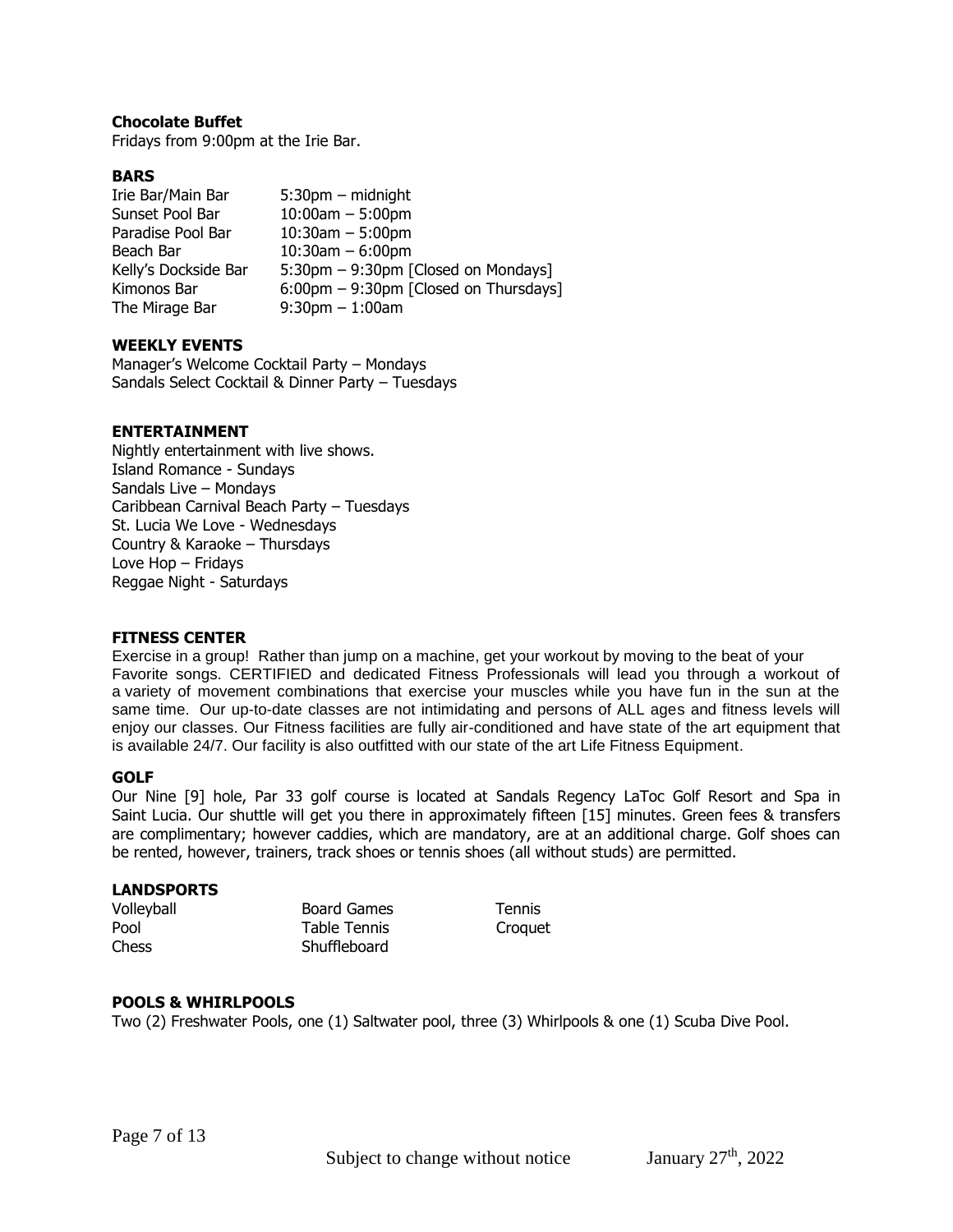# **WATERSPORTS**

Kayaks Knee boarding Wakeboarding Hobie Cats \*Scuba Diving Windsurfing Snorkeling Waterskiing Paddleboards Tubing

# **Daily diving for certified divers**

\*Discover Scuba Diving is available for beginners at an additional charge. If one wants to be internationally scuba certified, an additional charge will apply.

# **GENERAL INFORMATION:**

#### **Exchange Bureau**

Daily at the Front Desk from 7:00am – 9:00pm

## **Internet Service**

Free Resort Wide WiFi, suitable for web browsing, Email & messaging is available for all guests. Premium Internet attracts a charge.

#### **Non-English Speakers**

We have Team Members who speak a variety of foreign languages.

# **Nurse's Station**

The Nurse's Station is open from 8:00am to 6:00pm daily. There are doctors on call after normal working hours at an additional charge.

# **Orientation**

Offered twice daily in the Lobby at 10:00am and 5:00pm.

#### **Resort Transportation**

Complimentary transfers are provided between Sandals Halcyon Beach St. Lucia, Sandals Regency LaToc Golf Resort and Spa in Saint Lucia and Sandals Grande St. Lucian Spa & Beach Resort daily. Complimentary airport transfers are provided from both International Airports.

#### **Safety Deposit Boxes**

All rooms are equipped with an electronic safety deposit box.

# **Tipping:**

Sandals Halcyon Beach St. Lucia has a **"NO TIPPING"** policy for all Team Members except Butlers, Spa Therapists and Private Airport Transfer Drivers.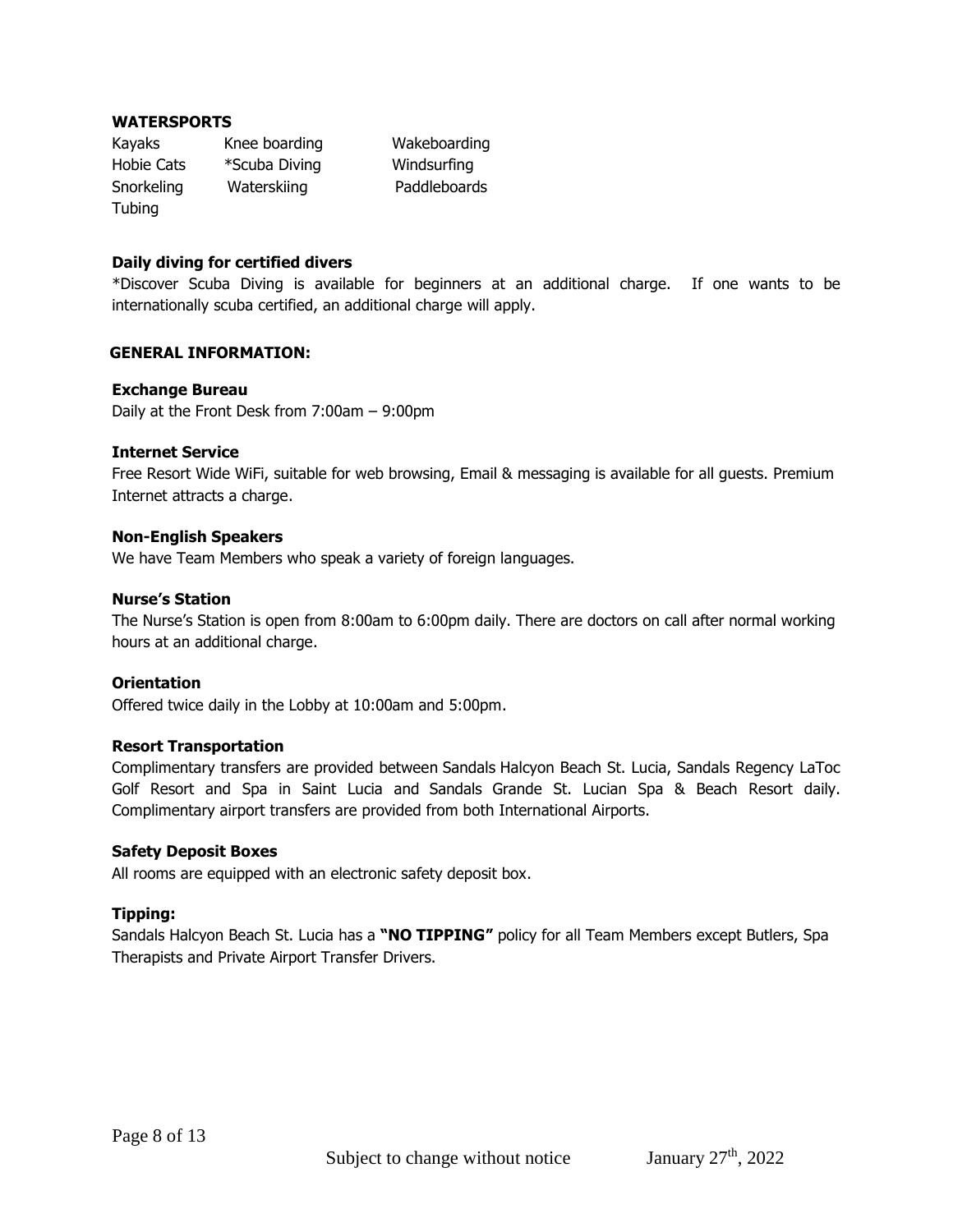

 **Sandals Customizable Weddings**

*Inspired by Love. Created by You.*

Sandals Weddings Facebook- <https://www.facebook.com/SandalsResortsWeddings> Sandals Weddings Twitter - <https://twitter.com/sandalsweddings> Sandals Weddings Instagram[-https://www.instagram.com/sandalsresortsweddings](https://www.instagram.com/sandalsresortsweddings)  Sandals Weddings Pinterest - https://www.pinterest.com/weddingsmoons

# **OPTIONAL SERVICES [Available at an additional charge]**

COLOMBIAN EMERALDS<sup>®</sup>

Colombian Emeralds International is a global leader in the travel retail industry. Operating in 20 countries with over 60 locations, Colombian Emeralds International offers a wide variety of fine jewelry and luxury brands to the savvy traveler for business or pleasure. Known for their expansive and rare collection of Colombian emerald jewelry, Columbian Emeralds International is also purveyor of fine diamonds, tanzanite, sapphires, and other precious and semi-precious fine jewelry including luxury watches brands.

You can rest assured that anything you buy is of the highest quality and standard at TAX FREE AND DUTY FREE PRICES - all jewelry and watch purchases are guaranteed with a free 30 day insurance plan. Celebrate your memorable moments with Colombian Emeralds International. Opening hours are 10:00am to 6:00pm daily.

#### **Internet Access**

In addition to Free Resort Wide WiFi, Premium Internet suitable for streaming video & larger downloads is available for an additional fee.



We are Island Routes Caribbean Adventures - the island experience, a way of life. We're much more than tours and excursions - we inspire visitors to LIVE FUNNER, get off the resort and dive into the heart of the islands where setting sail, grabbing the reins, exploring lush peaks and tasting rich flavours are the experiences that become lasting memories. At Island Routes, we offer adventure seekers award-winning Caribbean experiences, bringing together and certifying the premier excursions that showcase the culture, beauty and natural resources of twelve idyllic Caribbean destinations: Jamaica, Antigua, Bahamas, Dominican Republic, St. Lucia, Barbados, Cayman Islands, Turks and Caicos, Grenada, Aruba, St. Maarten and Mexico. All of our tours have been hand-picked by our team who know these islands inside out; each and every one is assessed for safety, guest satisfaction, training and insurance coverage, as well as for its commitment to sustainable tourism protection. Open daily 7am to 7pm.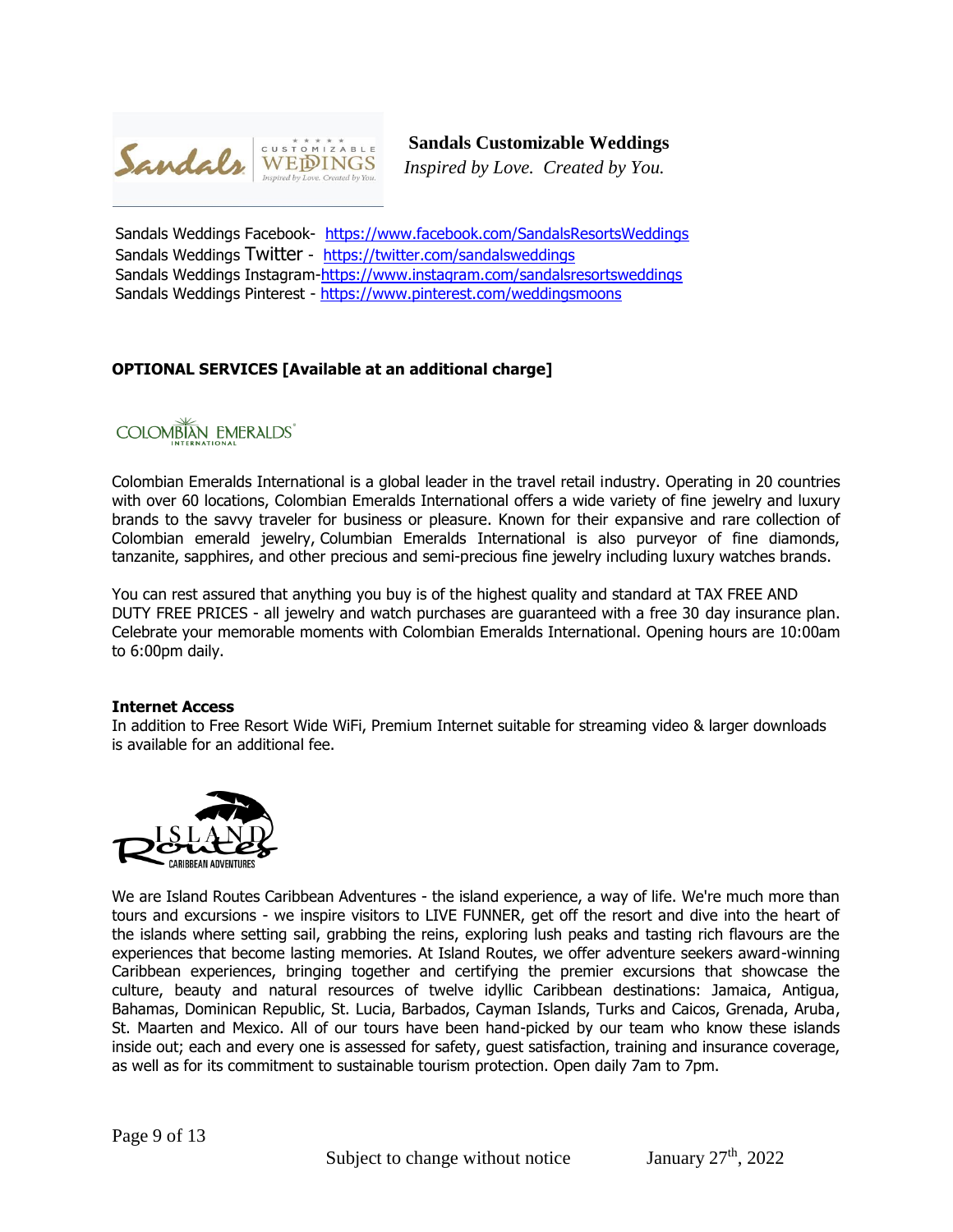# **Laundry & Dry Cleaning**

Services are offered for your convenience. Open daily from 9:00am to 5:00pm.

## **Private Airport Transfers**

These are available for purchase through Island Routes Caribbean Adventures at 'www.islandroutes.com'.



Let the warmth of the islands soothe your soul. Discover a completely unique mind & body experience that transforms you – inside & out. Take the time to let us envelop you in natural botanicals & you will feel renewed for a lifetime. Your journey begins with a Red Lane Rejuvenation Specialist who is dedicated to creating an incomparable experience with a focus on CONNECTION, TIME and LOVE. Whether it's the perfect setting for your spa experience or your favourite tropical infused aroma, we will adapt our treatments to your personal preferences. **Spas are located at Sandals Grande St. Lucian Spa & Beach Resort and Sandals Regency La Toc Golf Resort & Spa in Saint Lucia. Two Red Lane**® **massage gazebos are available at Sandals Halcyon Beach St. Lucia for massages only.**



Take home that special gift or souvenir from our Resort Gift Shop. There are Duty Free items available. Open daily from 8:00am – 9:00pm.

#### **Special Occasions**

There are a variety of private Romantic experiences available to include a Private Candlelight Dinner and the 5 Senses of Love.



You are in one of the most exotic and unique destinations in the world. From romantic portraits set among towering palms to picturesque images with the Caribbean Sea as your backdrop. Let our professional photographers capture your beautiful vacation memories.

Services include resort experience photography, private photo sessions, wedding photography & video services. Open daily 8am to 10pm.

#### **Taxi Services**

Taxis are available on Resort. Dial '0' for assistance from the Operator or Front Desk.

#### **Telephone**

Guests can make direct telephone calls from their rooms after leaving a cash deposit or a credit card imprint at the Front Desk. Instructions on making calls from the Resort are available in the in-room information kit or by dialing '0' for the Operator.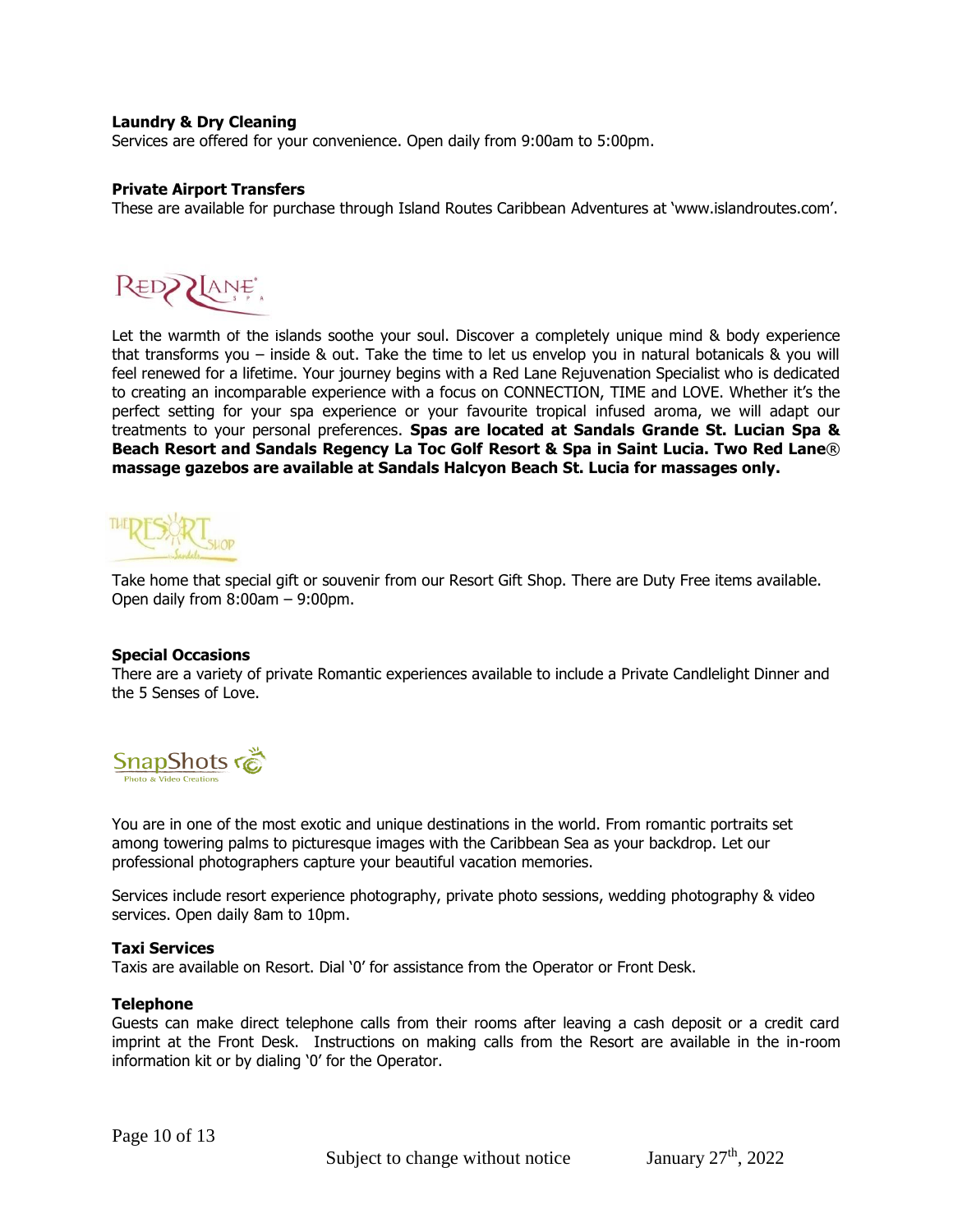#### **PARTNERSHIPS:**



The Professional Association of Diving Instructors (PADI®), is the world's leading scuba diver training organization which Sandals and Beaches became a member of in 1997. This partnership indicated a commitment to deepen diving education throughout the Caribbean. The organization has presented the **PADI Award of Outstanding Achievemen**t for educating and issuing more than 100,000 PADI certifications across both Sandals and Beaches Resorts since this membership.

#### **Robert Mondavi Winery**

Sandals & Beaches Resorts have become the first all-inclusive resort company to partner with California's legendary Robert Mondavi Winery to offer our guests the highest quality house wines possible. Guests can choose from a selection of six complimentary Robert Mondavi Twin Oaks $@$  wines varietals – Chardonnay, Pinot Grigio, Sauvignon Blanc, Cabernet Sauvignon, Merlot and Shiraz. An upscale selection of Internationally-produced wines from Robert Mondavi Winery's portfolio partners are also available on our Manager's Wine List at an additional cost.



Sandals Earth Guard – This is our Environmental programme comprising of management and staff involvement at Sandals & Beaches Resorts. The programme is mandated by Earth Check – the world's leading environmental management, benchmarking & certification Company for the travel and tourism industry. Third party international audits measure the hotel's performance in the areas of energy conservation, water conservation and corporate social responsibility. The Earth Guardian team facilitates awareness and is the main driving force behind this programme.

#### **The Guild of Professional English Butlers**

Sandals & Beaches Resorts have partnered exclusively [in the Caribbean] with the Guild to provide training and constant evaluation of our Butlers who are assigned to attend to the needs of our guests in the highest categories of accommodation at our Resorts.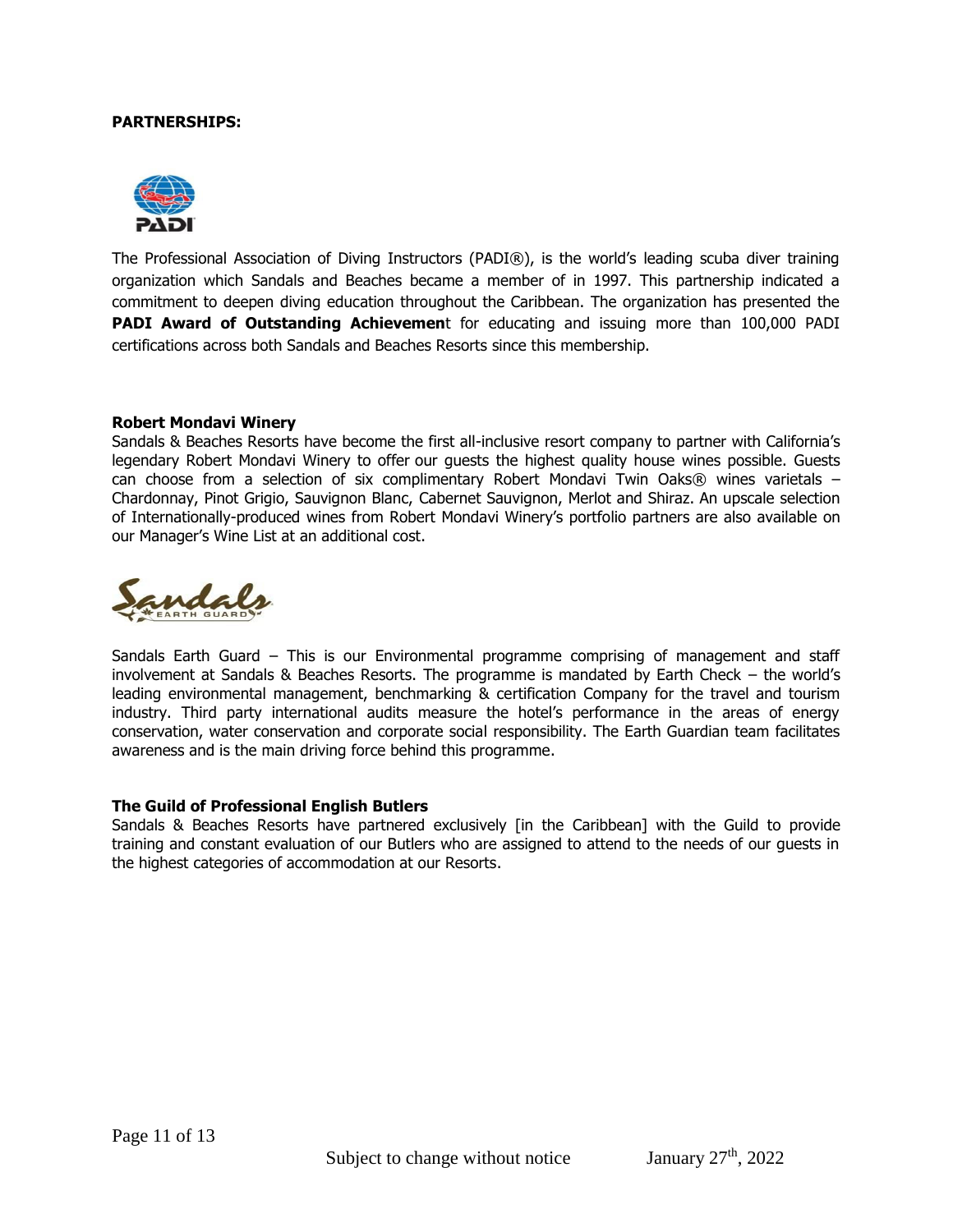

# **BANQUET & CONFERENCE FACILITIES**



The Mirage measures Four Thousand, Three Hundred Square Feet [4, 300 sq. ft.], and dimensions are 63' x 69' x 25' high

# **Conference Room Capacities:**

| Reception       | 60 persons |
|-----------------|------------|
| Theatre style   | 60 persons |
| <b>Banguet</b>  | 90 persons |
| Classroom style | 50 persons |

## **MEETING AIDS:**

- DVD/Video recorder
- LCD Projector
- 60inch Projector Screen, Laptop and Video/Audio input
- Microphone [clip on, cordless or with stand]
- Flip chart
- Easels, note pads and pencils
- Internet access can be provided with prior notice
- Optional private functions, cocktail parties and coffee breaks are surcharged
- Other Audio/ Visual equipment available [please inquire]

Page 12 of 13